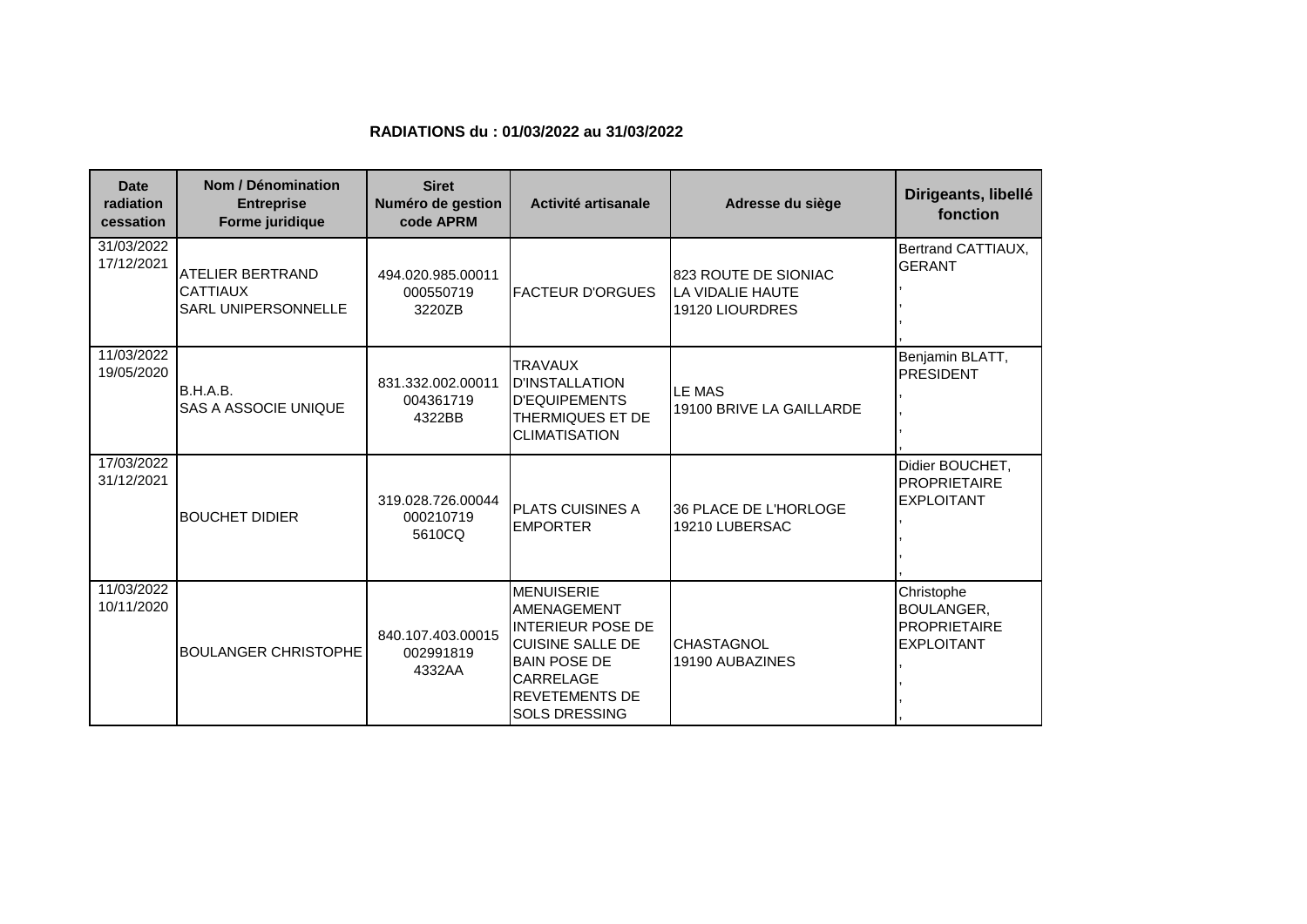| 01/03/2022<br>03/02/2022 | <b>BRAUGE SARL</b><br>SARL UNIPERSONNELLE                      | 382.223.394.00018<br>002499119<br>4399CZ | <b>MACONNERIE CIMENT</b><br><b>ETANCHEITE</b><br><b>INSTALLATION</b><br><b>CONSTRUCTION</b><br>AMENAG.     | 42 RUE DES TOURS DE MERLE<br>19220 SAINT PRIVAT         | Gilles BRAUGE,<br><b>LIQUIDATEUR</b>                                            |
|--------------------------|----------------------------------------------------------------|------------------------------------------|------------------------------------------------------------------------------------------------------------|---------------------------------------------------------|---------------------------------------------------------------------------------|
| 04/03/2022<br>20/02/2022 | <b>CHAPT GILLES</b>                                            | 797.821.097.00012<br>005921319<br>4332AA | <b>MENUISERIE</b><br><b>ELECTRICITE</b><br><b>CARRELAGE</b><br><b>MACONNERIE PETIT</b><br><b>BRICOLAGE</b> | <b>LA GARE</b><br>19150 LAGUENNE SUR<br><b>AVALOUZE</b> | Gilles CHAPT,<br><b>PROPRIETAIRE</b><br><b>EXPLOITANT</b>                       |
| 18/03/2022<br>31/12/2021 | CHASSAGNAUD MARIE<br><b>ANNICK</b>                             | 418.314.340.00013<br>001509819<br>4776ZP | <b>COMPOSITIONS</b><br><b>FLORALES</b>                                                                     | 5 PLACE COLEIN<br>19140 UZERCHE                         | <b>Marie Annick</b><br>CHASSAGNAUD,<br><b>PROPRIETAIRE</b><br><b>EXPLOITANT</b> |
| 31/03/2022<br>26/03/2022 | <b>COURTEAUD SYLVIE</b>                                        | 391.382.504.00028<br>002039319<br>9602AA | <b>COIFFURE MIXTE</b>                                                                                      | <b>CHEMIN DU PILOU</b><br>19100 BRIVE LA GAILLARDE      | Sylvie COURTEAUD,<br><b>PROPRIETAIRE</b><br><b>EXPLOITANT</b>                   |
| 08/03/2022<br>04/02/2022 | <b>CRAZY BOY</b><br>SOCIETE A<br><b>RESPONSABILITE LIMITEE</b> | 439.634.387.00013<br>003200119<br>5610CQ | <b>PLATS A EMPORTER</b><br>(MISE EN SOMMEIL)                                                               | LA FONT TROUVEE<br>19600 NOAILLES                       | Frederic OTTIGIER,<br><b>GERANT</b>                                             |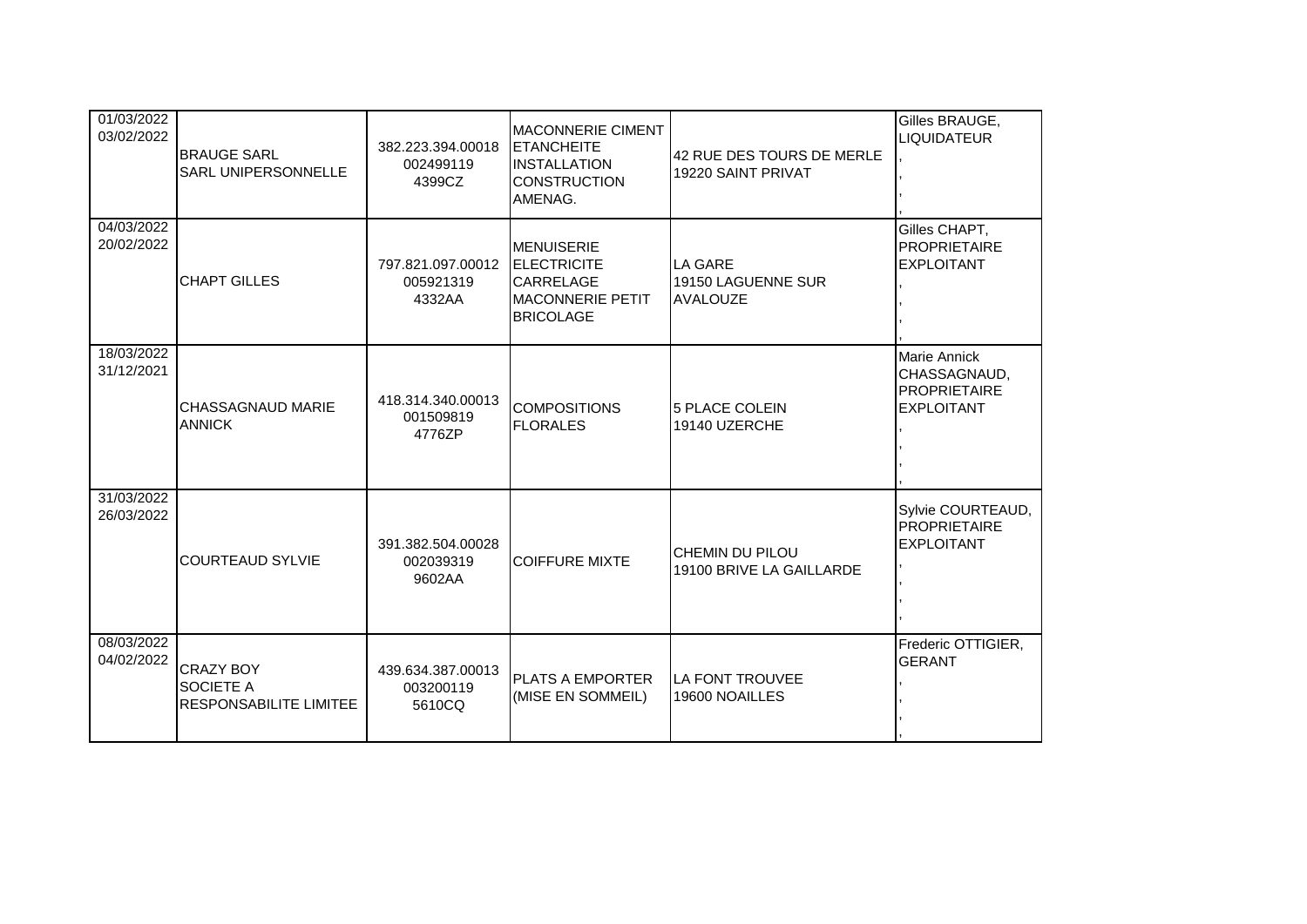| 04/03/2022<br>28/02/2022 | <b>DANNENMULLER ALAIN</b>                                        | 397.916.255.00029<br>002969419<br>1073ZZ | <b>FABRICATION</b><br><b>ARTISANALE DE</b><br><b>PATES FRAICHES ET</b><br><b>FARCIES (ACTIVITE</b><br>AMBULANTE)                                                                      | <b>CHEMIN DU PEYROUX</b><br><b>ENTREE H02</b><br>19360 MALEMORT | Alain<br>DANNENMULLER,<br><b>PROPRIETAIRE</b><br><b>EXPLOITANT</b>   |
|--------------------------|------------------------------------------------------------------|------------------------------------------|---------------------------------------------------------------------------------------------------------------------------------------------------------------------------------------|-----------------------------------------------------------------|----------------------------------------------------------------------|
| 24/03/2022<br>29/09/2021 | <b>ECO RENOV</b><br>SAS A ASSOCIE UNIQUE                         | 850.301.391.00015<br>002581919<br>4332AA | POSE AU DETAIL ET<br><b>EN GROS DE</b><br><b>PRODUITS DE</b><br><b>FERMETURES</b><br><b>CHAUFFAGE ET</b><br><b>ISOLATION</b>                                                          | 9 AVENUE EDMOND MICHELET<br>19100 BRIVE LA GAILLARDE            | Mohamed<br>GORDOGA,<br><b>LIQUIDATEUR</b>                            |
| 14/03/2022<br>31/12/2021 | <b>FOIX SERGE</b>                                                | 488.877.382.00025<br>000930619<br>4391BZ | <b>COUVERTURE</b><br><b>ZINGUERIE</b><br><b>RAMONAGE</b><br><b>CHARPENTE</b>                                                                                                          | 3 ROUTE DE LA GABINELLE<br>19320 CLERGOUX                       | Serge FOIX,<br><b>PROPRIETAIRE</b><br><b>EXPLOITANT</b>              |
| 07/03/2022<br>04/02/2022 | <b>GAUZARGUES THIERRY</b><br>SOCIETE A<br>RESPONSABILITE LIMITEE | 413.160.185.00034<br>005100619<br>7420ZQ | <b>TOUS TRAVAUX DE</b><br>PHOTOGRAPHIE<br><b>TOUTES ACTIVITES</b><br><b>ANNEXES S'Y</b><br><b>RATTACHANT</b>                                                                          | LA MAISON NEUVE<br>19410 VIGEOIS                                | Thierry<br>GAUZARGUES,<br><b>GERANT</b>                              |
| 01/03/2022<br>17/12/2021 | <b>GIAMBRONE CHRISTOPHE</b>                                      | 377.685.789.00036<br>006111219<br>5610CQ | <b>FABRICATION DE</b><br>PIZZAS AU FEU DE<br>BOIS, DE PÂTES,<br><b>PLATS CUISINES</b><br><b>RESTAURATION</b><br><b>RAPIDE ET</b><br><b>TRADITIONNELLE.</b><br><b>VENTE A EMPORTER</b> | 34 AVENUE ALSACE LORRAINE<br>19100 BRIVE LA GAILLARDE           | Christophe<br>GIAMBRONE,<br><b>PROPRIETAIRE</b><br><b>EXPLOITANT</b> |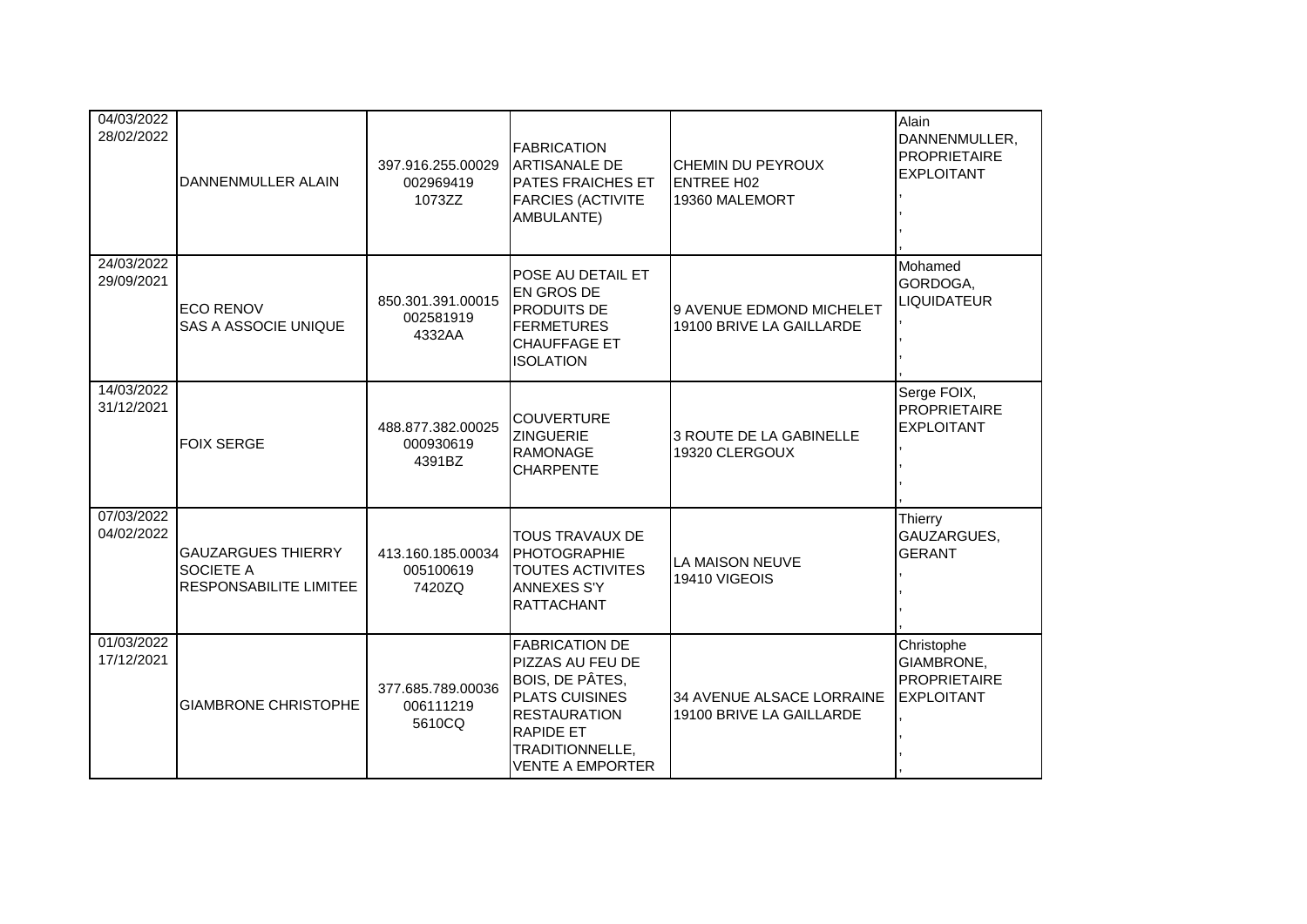| 01/03/2022<br>10/02/2022 | <b>GRASSET FRANCK</b>                                                                                       | 824.698.369.00017<br>000101719<br>4332AA | <b>MENUISERIE</b><br><b>INTERIEUR</b><br><b>EXTERIEURE POSE DE</b><br><b>CHARPENTE</b><br><b>OSSATURE BOIS</b><br><b>EBENISTERIE POSE</b><br><b>DE PLAQUES DE</b><br><b>PLATRE</b>                                                                                                                                                              | <b>LACOMBE</b><br>19310 PERPEZAC LE BLANC                      | Franck GRASSET,<br><b>PROPRIETAIRE</b><br><b>EXPLOITANT</b>  |
|--------------------------|-------------------------------------------------------------------------------------------------------------|------------------------------------------|-------------------------------------------------------------------------------------------------------------------------------------------------------------------------------------------------------------------------------------------------------------------------------------------------------------------------------------------------|----------------------------------------------------------------|--------------------------------------------------------------|
| 28/03/2022<br>28/03/2022 | <b>GUYOT HERVE</b>                                                                                          | 502.828.684.00014<br>000990819<br>4322AZ | <b>PLOMBERIE</b><br><b>CHAUFFAGE</b><br><b>SANITAIRE</b><br><b>IELECTRICITE</b><br><b>GENERALE</b><br><b>CONSTRUCTION DE</b><br><b>IMAISONS A</b><br><b>OSSATURE BOIS</b><br><b>FABRICATION DE</b><br><b>PISCINES EN BOIS ET</b><br><b>OBJETS DIVERS EN</b><br><b>BOIS (SEDENTAIRE ET</b><br>AMBULANT)<br><b>CHARPENTE</b><br><b>COUVERTURE</b> | <b>LA PEYRUDE</b><br>19160 PALISSE                             | Herve GUYOT,<br><b>PROPRIETAIRE</b><br><b>EXPLOITANT</b>     |
| 16/03/2022<br>01/05/2021 | <b>IKIWI GOJI-COACHING &amp;</b><br><b>COMMUNICATION</b><br><b>SOCIETE PAR ACTIONS</b><br><b>SIMPLIFIEE</b> | 838.911.584.00012<br>002731819<br>1813ZB | <b>GRAPHISME</b><br>PHOTOGRAPHIE<br>EVENEMENTIEL<br><b>PRESSE EDITION</b>                                                                                                                                                                                                                                                                       | 33 AVENUE JEAN JAURES<br>19360 MALEMORT                        | Sophie PEUCH,<br><b>LIQUIDATEUR</b>                          |
| 29/03/2022<br>31/12/2021 | <b>LABEYLIE EMERIC</b>                                                                                      | 881.647.150.00013<br>001372019<br>4339ZZ | <b>PETITS BRICOLAGES</b>                                                                                                                                                                                                                                                                                                                        | 13 RUE DES CONDAMINES<br>19400 ARGENTAT SUR<br><b>DORDOGNE</b> | Emeric LABEYLIE,<br><b>PROPRIETAIRE</b><br><b>EXPLOITANT</b> |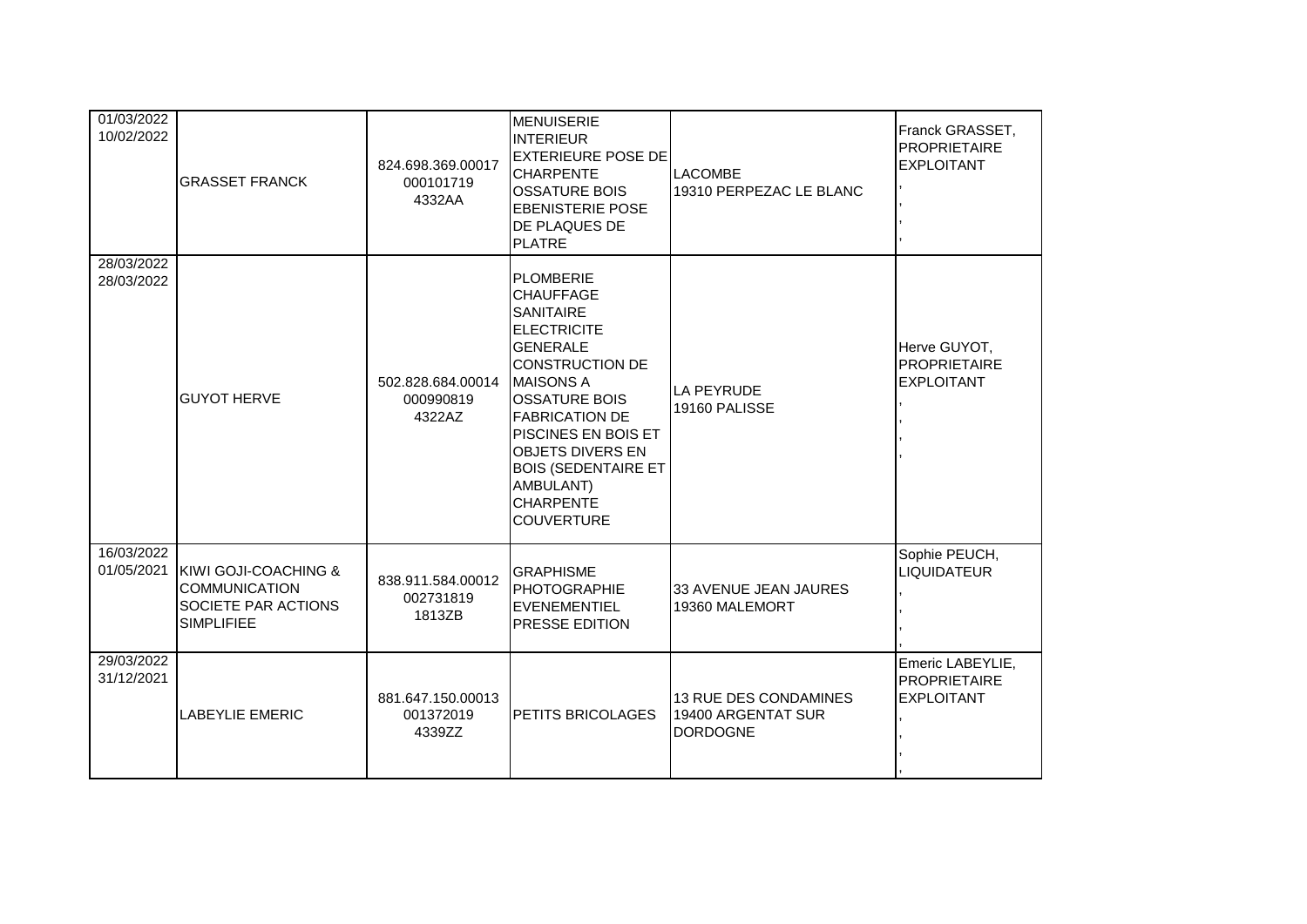| 23/03/2022<br>14/03/2022 | LEYMARIE SEBASTIEN                               | 845.013.788.00011<br>002612019<br>1610AQ | <b>SCIAGE DE BOIS DE</b><br><b>ICHAUFFAGE</b><br><b>FABRICATIONS DE</b><br><b>PIQUETS DE</b><br><b>CLOTURES</b>                                                                   | 2 B AVENUE LEOPOLD MARCOU<br>19120 BEAULIEU SUR<br><b>DORDOGNE</b> | Sebastien<br>LEYMARIE,<br><b>PROPRIETAIRE</b><br><b>EXPLOITANT</b> |
|--------------------------|--------------------------------------------------|------------------------------------------|-----------------------------------------------------------------------------------------------------------------------------------------------------------------------------------|--------------------------------------------------------------------|--------------------------------------------------------------------|
| 03/03/2022<br>31/12/2021 | <b>MAGNIER KEVIN</b>                             | 881.604.425.00010<br>001352019<br>4332AA | MENUISERIE,<br>COUVERTURE,<br><b>ZINGUERIE</b>                                                                                                                                    | <b>LA TERRE</b><br>19190 AUBAZINES                                 | Kevin MAGNIER,<br><b>PROPRIETAIRE</b><br><b>EXPLOITANT</b>         |
| 11/03/2022<br>11/02/2022 | <b>MALIFAUD ERIC</b>                             | 843.094.442.00012<br>005301819<br>4520AB | <b>IENTRETIEN ET</b><br><b>IREPARATIONS DE</b><br><b>IVEHICULES</b><br><b>AUTOMOBILES (SUR</b><br><b>PLACE ET A</b><br>DOMICILE)                                                  | 32 RUE COLONEL VAUJOUR<br>19100 BRIVE LA GAILLARDE                 | Eric MALIFAUD,<br><b>PROPRIETAIRE</b><br><b>EXPLOITANT</b>         |
| 16/03/2022<br>30/06/2007 | <b>MARCHI EURL</b><br><b>SARL UNIPERSONNELLE</b> | 403.853.286.00017<br>000749619<br>4722ZB | <b>BOUCHERIE</b><br><b>CHARCUTERIE</b><br><b>BOUCHERIE</b><br><b>ICHEVALINE PLATS</b><br><b>I</b> CUISINES A<br>EMPORTER(SEDENTAI<br><b>RE+TOURNEE) MISE</b><br><b>EN SOMMEIL</b> | AVENUE DE LA GARE<br>19800 CORREZE                                 | Dominique MARCHI,<br><b>LIQUIDATEUR</b>                            |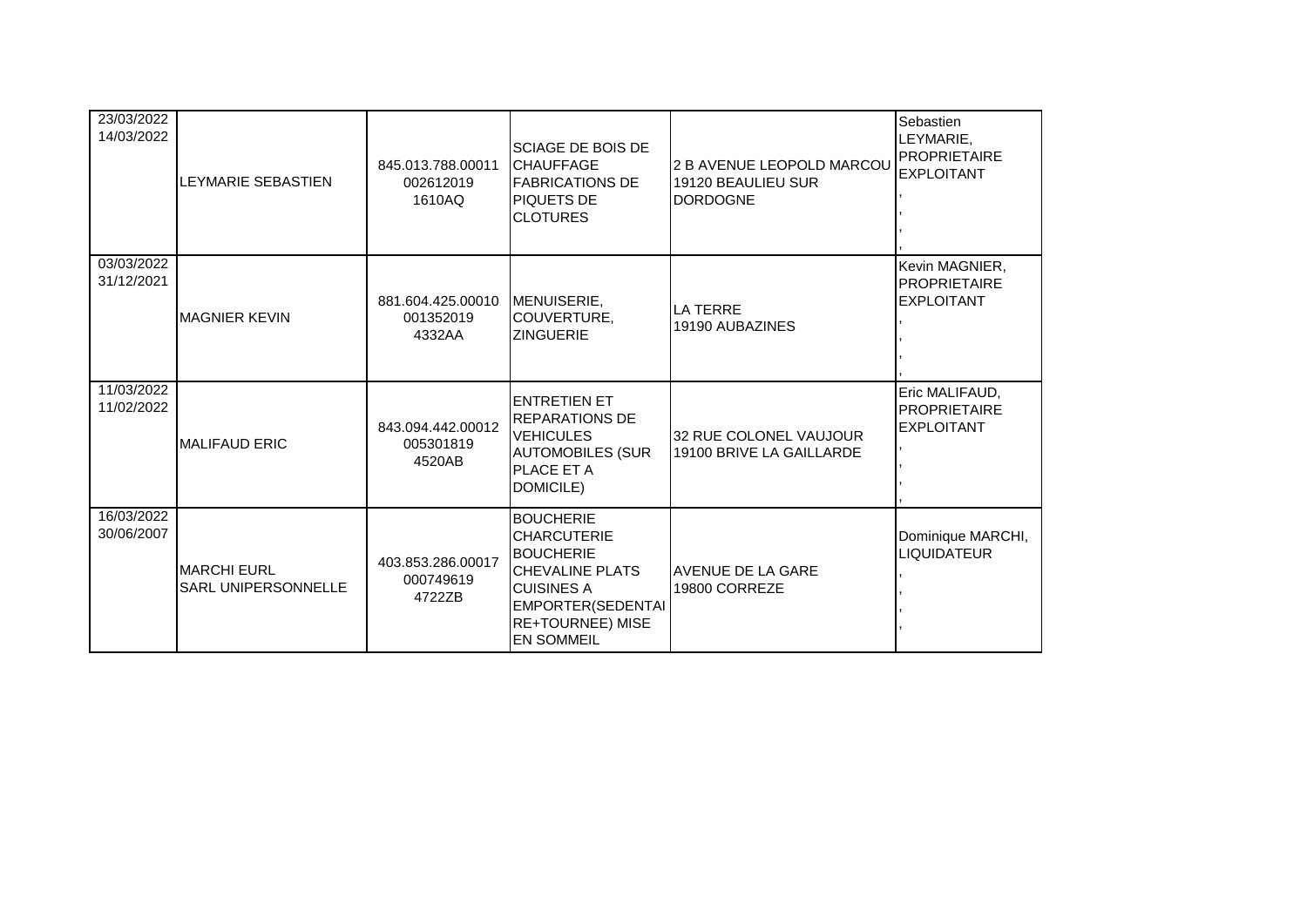| 08/03/2022<br>28/02/2022 | <b>IMARCOU ODETTE</b>  | 433.336.070.00027<br>003190019<br>8121ZZ | NETTOYAGE DE<br><b>LOCAUX &amp; SALARIE</b>                                                                                 | <b>7 AVENUE DE LA GENETTE</b><br>19230 TROCHE                 | Odette MARCOU,<br><b>PROPRIETAIRE</b><br><b>EXPLOITANT</b>  |
|--------------------------|------------------------|------------------------------------------|-----------------------------------------------------------------------------------------------------------------------------|---------------------------------------------------------------|-------------------------------------------------------------|
| 17/03/2022<br>30/11/2021 | <b>IMONS MICKAEL</b>   | 538.443.524.00011<br>001561519<br>4334ZB | <b>IPEINTURE</b><br><b>REVETEMENTS DE</b><br><b>SOLS ET MURS POSE</b><br><b>IDE PLAQUES DE</b><br><b>IPLATRE</b>            | 34 AVENUE DES BOURIOTTES<br>19360 MALEMORT                    | Mickael MONS,<br><b>PROPRIETAIRE</b><br><b>EXPLOITANT</b>   |
| 08/03/2022<br>28/02/2022 | <b>INAPOLY PAULINE</b> | 431.894.799.00045<br>001102019<br>1512ZA | <b>IMAROQUINERIE</b><br><b>IFABRICATIONS</b><br><b>ID'OBJETS EN CUIR</b><br><b>COUTELLERIE</b><br><b>I</b> PHOTOS GRAPHISME | 1 RUE DES RANDONNEURS<br>LIEU DIT LA FAYE<br>19510 LAMONGERIE | Pauline NAPOLY,<br><b>PROPRIETAIRE</b><br><b>EXPLOITANT</b> |
| 08/03/2022<br>31/01/2022 | <b>PEJOINE JACQUES</b> | 402.012.116.00016<br>002959519<br>4339ZZ | <b>I</b> PETITS TRAVAUX DE<br><b>BRICOLAGE DANS LE</b><br><b>BATIMENT</b><br><b>MULTISERVICES</b>                           | 5 LOTISSEMENT LES VERGNES<br>19270 SADROC                     | Jacques PEJOINE,<br>PROPRIETAIRE<br><b>EXPLOITANT</b>       |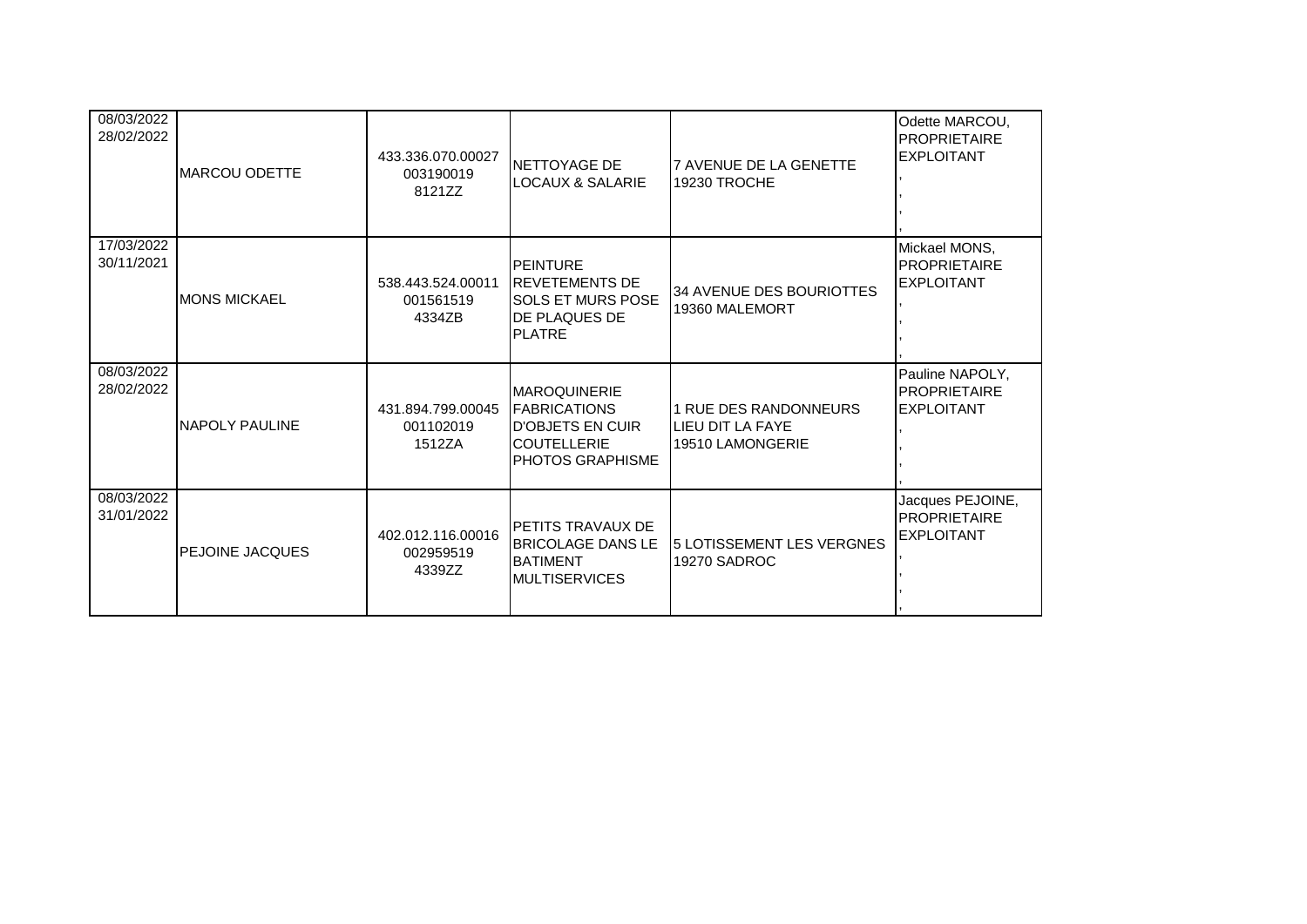| 01/03/2022<br>31/03/2022 | <b>PESLIER PAUL</b>    | 527.554.653.00032<br>004071319<br>1623ZZ | <b>FABRICATION POSE</b><br><b>IDE MENUISERIE BOIS</b><br><b>I</b> POSE MENUISERIE<br><b>IPVC ALUMINIUM</b><br><b>ICUISINESSALLES DE</b><br><b>BAIN ISOLATION</b><br><b>PLAQUES DE PLATRE</b><br><b>REVETEMENTS DE</b><br><b>I</b> SOLS MURS | <b>MARUT</b><br><b>19800 SARRAN</b>              | Paul PESLIER,<br><b>PROPRIETAIRE</b><br><b>EXPLOITANT</b><br>Sophie PESLIER,<br><b>CONJOINT</b><br><b>COLLABORATEUR</b>       |
|--------------------------|------------------------|------------------------------------------|---------------------------------------------------------------------------------------------------------------------------------------------------------------------------------------------------------------------------------------------|--------------------------------------------------|-------------------------------------------------------------------------------------------------------------------------------|
| 11/03/2022<br>30/01/2022 | <b>PIERRA MIREILLE</b> | 827.606.997.00019<br>001131719<br>8219ZP | <b>SECRETARIAT</b>                                                                                                                                                                                                                          | <b>FAVARS</b><br>19600 NESPOULS                  | Mireille PIERRA,<br><b>PROPRIETAIRE</b><br><b>EXPLOITANT</b>                                                                  |
| 01/03/2022<br>28/02/2022 | PINAUD MARIE-PIERRE    | 820.589.059.00014<br>002941619<br>5610AP | <b>RESTAURATION SUR</b><br><b>IPLACE ET A</b><br><b>IEMPORTER</b>                                                                                                                                                                           | <b>6 RUE DU CADRAN SOLAIRE</b><br>19130 VOUTEZAC | Marie-Pierre PINAUD,<br><b>PROPRIETAIRE</b><br><b>EXPLOITANT</b><br>Fabio FERRARI.<br><b>CONJOINT</b><br><b>COLLABORATEUR</b> |